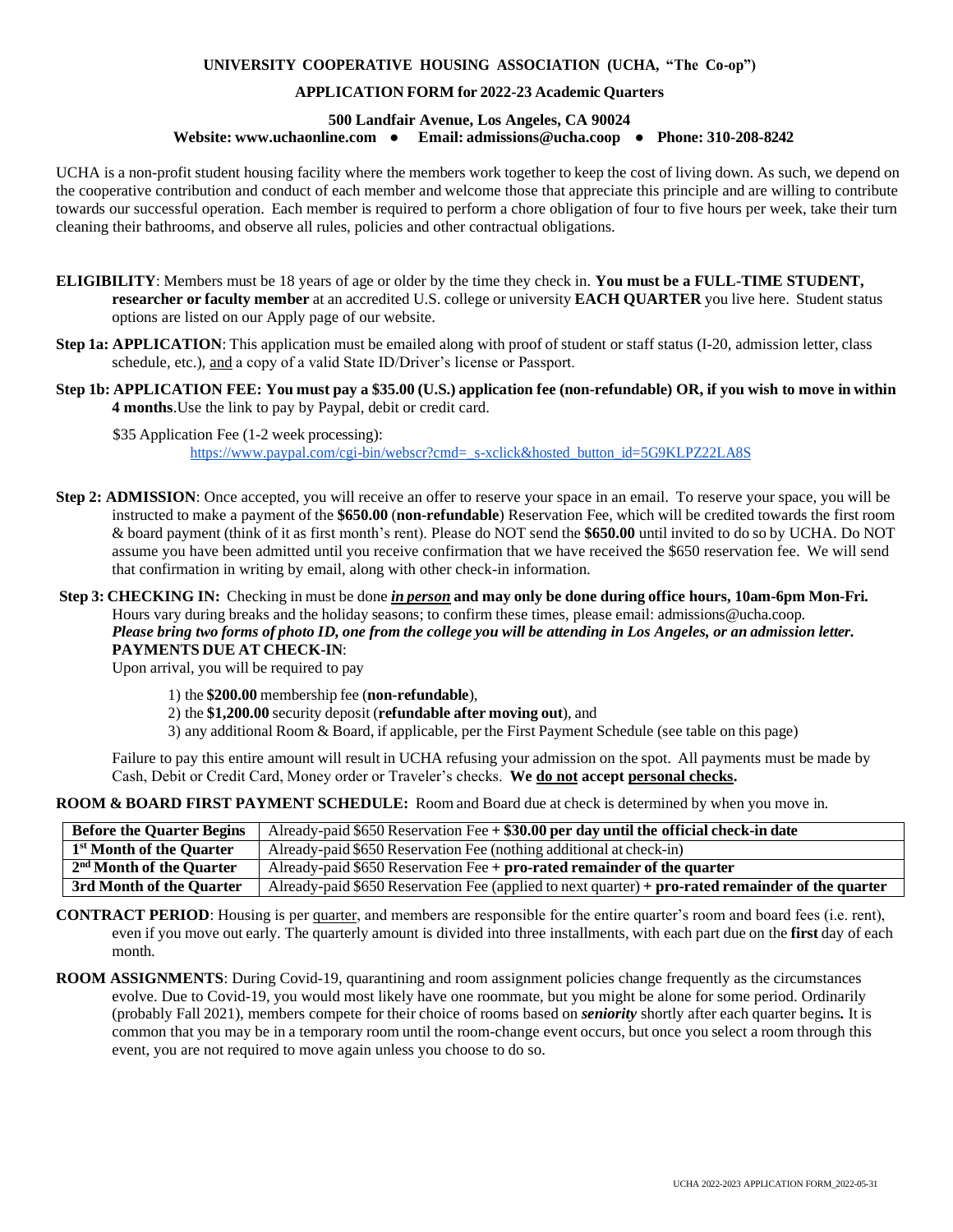## **APPLICATION FORM**

|                                                                        |                     | Gender Pronouns: She/Her O He/Him O They/Them O Other:                                                        |                                  |                                 |                                            |  |
|------------------------------------------------------------------------|---------------------|---------------------------------------------------------------------------------------------------------------|----------------------------------|---------------------------------|--------------------------------------------|--|
| Family (Last) Name                                                     |                     |                                                                                                               |                                  | Date of Birth                   |                                            |  |
| <b>First Name</b>                                                      |                     |                                                                                                               | Country/State of Birth           |                                 |                                            |  |
| <b>Street Address</b>                                                  |                     |                                                                                                               | Citizenship                      |                                 |                                            |  |
| City                                                                   |                     |                                                                                                               |                                  | E-mail                          |                                            |  |
| State and Zip                                                          |                     |                                                                                                               |                                  | Phone                           |                                            |  |
|                                                                        |                     |                                                                                                               |                                  |                                 |                                            |  |
| Quarter you want to move in:                                           |                     | The UCHA quarter and                                                                                          |                                  | When would you like to move in? | Do you need parking?                       |  |
| Winter 2023 $\circ$                                                    | Summer 2022 $\circ$ | all check-in/out dates are                                                                                    |                                  |                                 | Yes O No O                                 |  |
| Spring $2023$ O                                                        | Fall 2022 O         | based on the UCLA calendar. Year:                                                                             |                                  |                                 | Subject to availability                    |  |
| Are you a                                                              |                     | College you will attend while at the Co-op:                                                                   |                                  |                                 | Degree/Major/Certificate Program of study: |  |
| Full-Time student?                                                     |                     | UCLA Undergraduate O UCLA Graduate O UCLA Research O                                                          |                                  |                                 |                                            |  |
|                                                                        |                     | UCLA EAP O UCLA Faculty O UCLA Visiting Scholar O                                                             |                                  |                                 |                                            |  |
| $Yes$ $O$<br>$No$ O                                                    |                     | UCLA Extension O SMC O Other:                                                                                 |                                  | Student ID#                     |                                            |  |
|                                                                        |                     |                                                                                                               |                                  |                                 |                                            |  |
| Have you lived here before?                                            |                     |                                                                                                               | Have you applied to UCHA before? |                                 |                                            |  |
| No $\circ$ If yes, when? From:<br>till:<br>Were you expelled/Evicted?: |                     |                                                                                                               |                                  | No $\circ$ If yes, when?        |                                            |  |
|                                                                        |                     |                                                                                                               |                                  |                                 |                                            |  |
|                                                                        |                     | Is there a current member you plan to live with, or are you applying with someone you plan to live with? No O |                                  |                                 |                                            |  |
|                                                                        |                     |                                                                                                               |                                  |                                 |                                            |  |
|                                                                        |                     |                                                                                                               |                                  |                                 | Applicant O                                |  |
|                                                                        |                     |                                                                                                               |                                  |                                 |                                            |  |
|                                                                        |                     |                                                                                                               |                                  |                                 |                                            |  |
| Name of the person                                                     |                     |                                                                                                               | Relationship to the applicant    |                                 |                                            |  |
| paying the application                                                 |                     |                                                                                                               |                                  |                                 |                                            |  |
| fee                                                                    |                     |                                                                                                               |                                  |                                 |                                            |  |
| Will this person also pay                                              | Yes                 |                                                                                                               |                                  |                                 |                                            |  |
| for the reservation fee?                                               |                     |                                                                                                               |                                  |                                 |                                            |  |
| (if the applicant is                                                   | $N_{\Omega}$        |                                                                                                               |                                  |                                 |                                            |  |

### *accepted to the co-op)* No If no, name of the person paying the reservation fee Relationship to the applicant

# **EMERGENCY CONTACTS**

| <b>Full Name</b>      | <b>Full Name</b>      |
|-----------------------|-----------------------|
| Relationship          | Relationship          |
| <b>Street Address</b> | <b>Street Address</b> |
| City-State-Zip        | City-State-Zip        |
| Home Phone            | Home Phone            |
| Work Phone            | Work Phone            |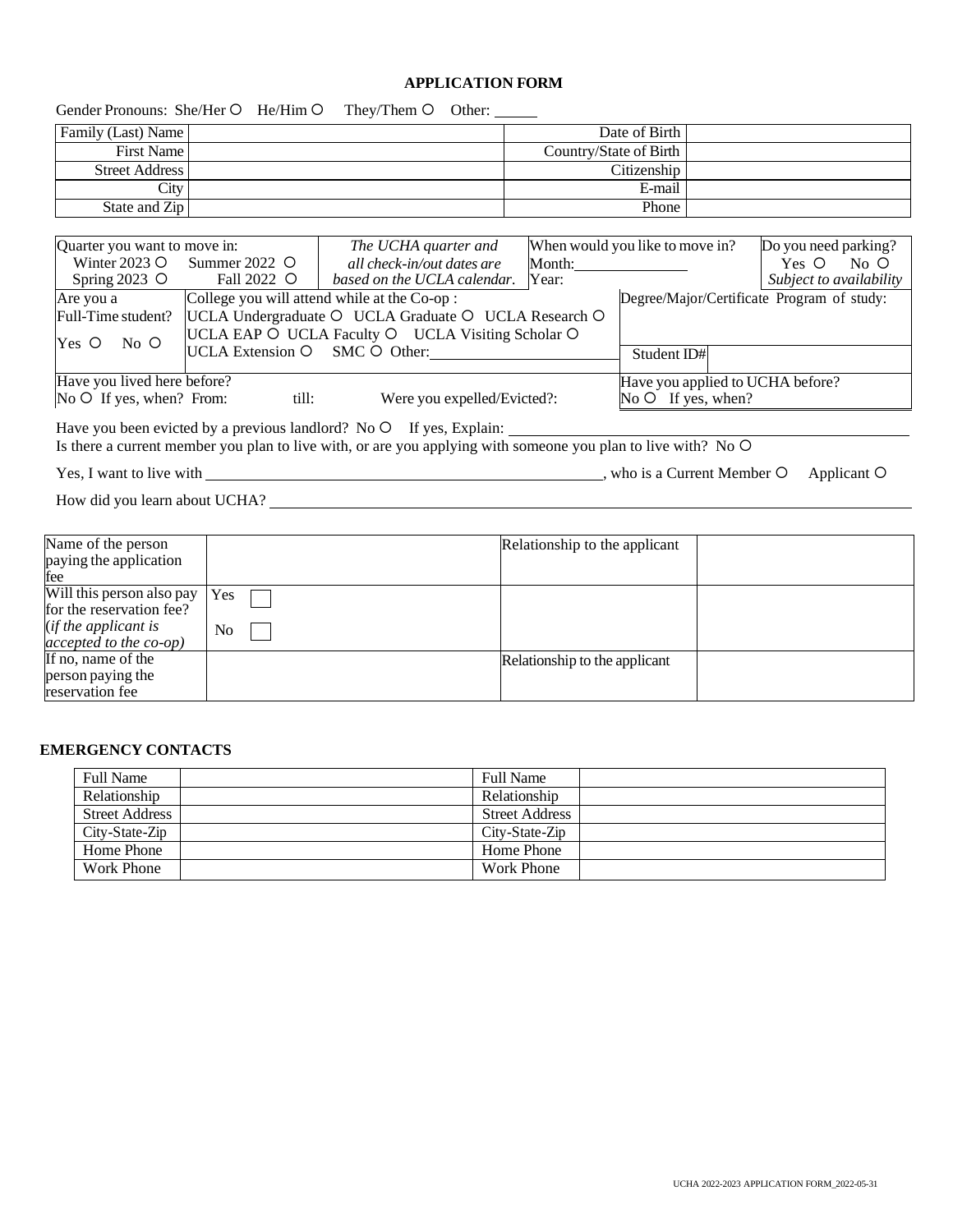## **CONSENT**

I,\_\_\_\_\_\_\_\_\_\_\_\_\_\_\_\_\_\_\_\_\_\_\_\_\_\_\_\_\_\_\_\_, hereby, declare that on this day \_\_\_\_\_\_\_\_\_\_\_\_\_\_\_\_\_, I have read and understand the requirements as outlined below, that I must complete in order for my membership to remain in good status and for me to continue living at the University Cooperative Housing Association (UCHA).

Failure to complete these requirements will result in being summoned by the Membership Committee or the Board of Directors and possible membership termination and dismissal from the UCHA premises*. Kindly place your initials in the box to the left of each paragraph to indicate you have read and understand the content.* 

**Complete weekly chore shifts (4 hours**). Missing more than 2 chore shifts (8 hours) constitutes grounds for summons and possible membership termination. New members start with either kitchen or facilities. Be prepared on your check-in day to choose an available shift (department / day and time) based on your personal schedule. As you learn about the UCHA, you can find different departments to contribute your time (gardening, accounting, office crew, mail crew, social crew etc.)

**Complete quarterly project hours (QPH: 4 hours)**. Missing your QPH will lead to a \$35 fine. QPH projects are to be done once a quarter. The goal of these projects is to make the UCHA a better place. It can be anything from cleaning the supply closet to painting a mural. Ask our QPHO for more details [\(qpho@coop.com\)](mailto:qpho@coop.com)

**Complete bathroom cleanings** (if you do not have a private bathroom). Missing more than 4-bathroom shifts constitutes grounds for summons and possible expulsion. As a member, you are required to clean your (shared) bathroom(s) three times per quarter. You will only be cleaning your hallway's bathrooms. We have bathroom inspections to ensure all members are cleaning to standards

**Paying your room and board payment on time**. Please check your online portal account for your monthly bill. The statements are usually posted in the last week of the month for next month's bill. It is your responsibility to check your account statement and make your room and board payment on time, which is always the first of the month. Failure to make this payment on time will lead to a summons and possible expulsion.